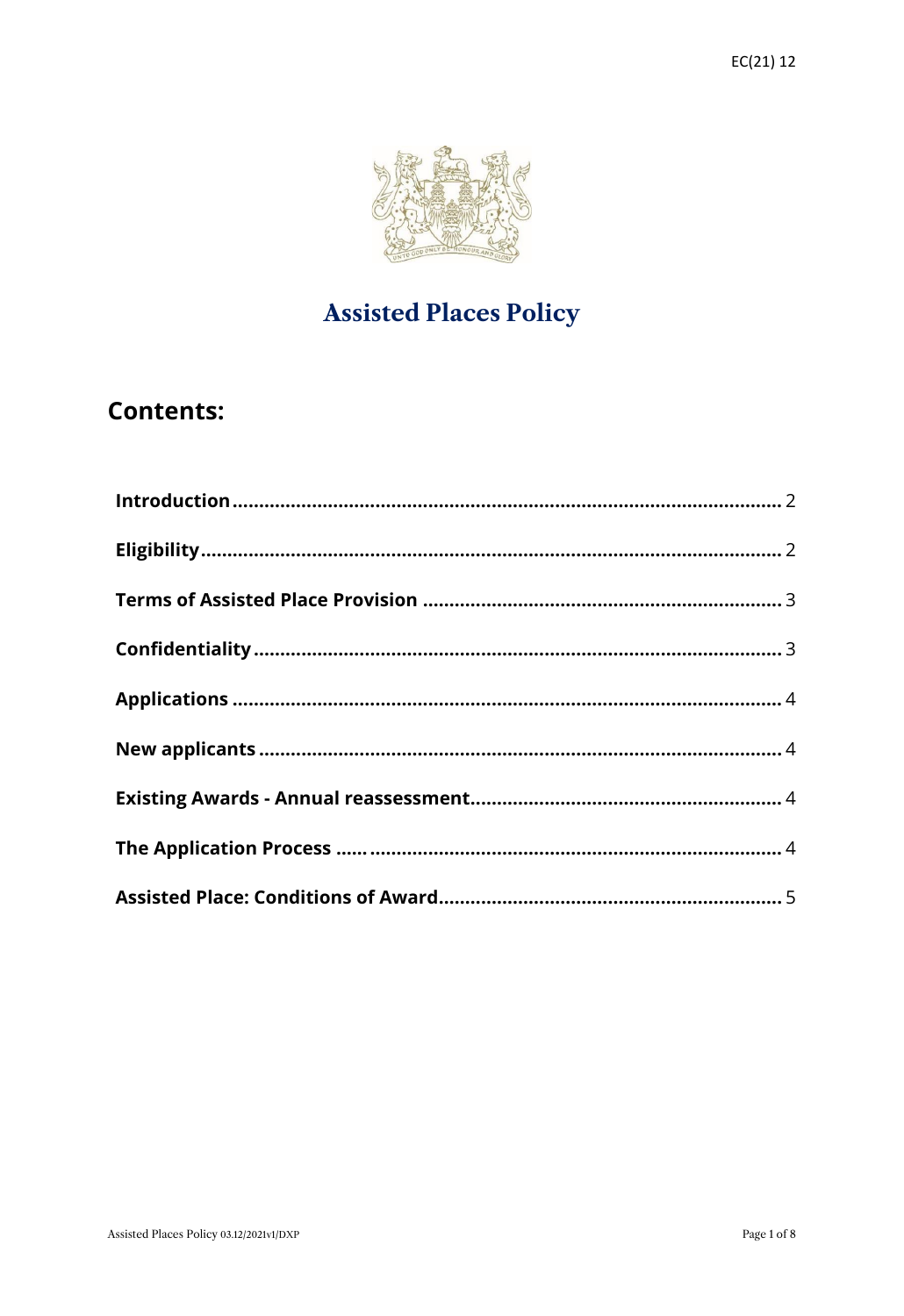#### <span id="page-1-0"></span>**Introduction:**

- 1. Bancroft's has a long tradition of taking pupils from a variety of backgrounds, and participated in the Direct Grant and the Assisted Places Schemes. The School now continues that tradition each year, by offering up to two Assisted Places to applicants for entry into the Prep School (at age 7+) and up to a maximum of ten Assisted Places for entry into the Senior School (at ages 11+ or 16+).
- 2. This policy has been authorised by the Governors of Bancroft's School in furtherance of the Charity's public benefit policy.
- 3. This policy contains an overview of the Assisted Places Scheme in operation at Bancroft's School and, provides details of the procedure for applications to and awards made under the Scheme.
- 4. Bancroft's is committed to broadening access to the School by offering whenever possible to eligible parents/guardians financial support with the payment of school fees through the provision of Assisted Places. These Assisted Places are designed to enable children of high ability from all backgrounds to enjoy a Bancroft's education, where their parents/guardians might not otherwise be able to afford the full school fee.
- 5. An Assisted Place is a means-tested award and candidates are required to pass the entrance exam to be eligible.
- 6. Due to the limited financial resources of Bancroft's School, not every eligible application for an Assisted Place will be successful. *Assisted Places will be awarded once the School's financial assessment criteria has been met. Assisted Places are awarded based on performance in the entrance exam, school reports and an interview. The School's decision is final and there is no right to appeal.*

#### This policy should be read in conjunction with: **The School's [Admissions Policy](http://webserver.forest.org.uk/Resources/Staff%20%5BF2%5D/Staff%20Handbook%20%5BFz%5D/Section%20D%20Forest%20School%20Policies%20and%20Procedures%20%5BFje2%5D/School%20Policies%20Internal%20%5BF197d%5D/15a%20Admissions%20Policy.pdf) The School's [SEND Policy](http://webserver.forest.org.uk/Resources/Staff%20%5BF2%5D/Staff%20Handbook%20%5BFz%5D/Section%20D%20Forest%20School%20Policies%20and%20Procedures%20%5BFje2%5D/School%20Policies%20Internal%20%5BF197d%5D/17a%20Equal%20Opportunities%20Policy.pdf) The School's Equal Opportunities Policy**

## <span id="page-1-1"></span>**Eligibility:**

- 1. Assisted Places are awarded following a \*means-tested assessment of the applicant's circumstances. (\*An examination of the applicant's income, savings and other investments, carried out in order to determine whether the criteria for a benefit or financial aid has been met).
- 2. The assessment of the level of Financial Assistance is calculated on a graduated scale after parents/guardians have submitted a comprehensive confidential statement of their income and assets, on a duly completed **Financial Disclosure Form** (FDF), together with **copies** of any additional information, confirmations, and supporting documentation, which may be required. The School will also take into account compassionate and other relevant circumstances in deciding the level of support.
- 3. The value of an award depends on a number of factors, including total income, capital assets and the number of dependent children. For parents on low incomes, this may be a discount of up to 100% of tuition fees. The Bursar will be happy to discuss potential eligibility and may be contacted on:

020 8505 4826.

- 4. Assisted Places are subject to annual review and parents will be asked to provide an updated Financial Disclosure Form (FDF). The annual review may result in the amount of an award being withdrawn, reduced or increased.
- 5. Once the School's financial assessment criteria has been met, Assisted Places are awarded based on performance in the entrance exam, school reports and an interview.
- 6. Relevant income is based on parents'/guardians' gross income, benefits, allowances and any other form of income, from all sources and is calculated from the information provided on the Financial Disclosure Form (FDF) and from information obtained by the School during the review of the application. In addition to relevant income, the School will also take into consideration savings, financial and property investments and assets when determining eligibility for the Award.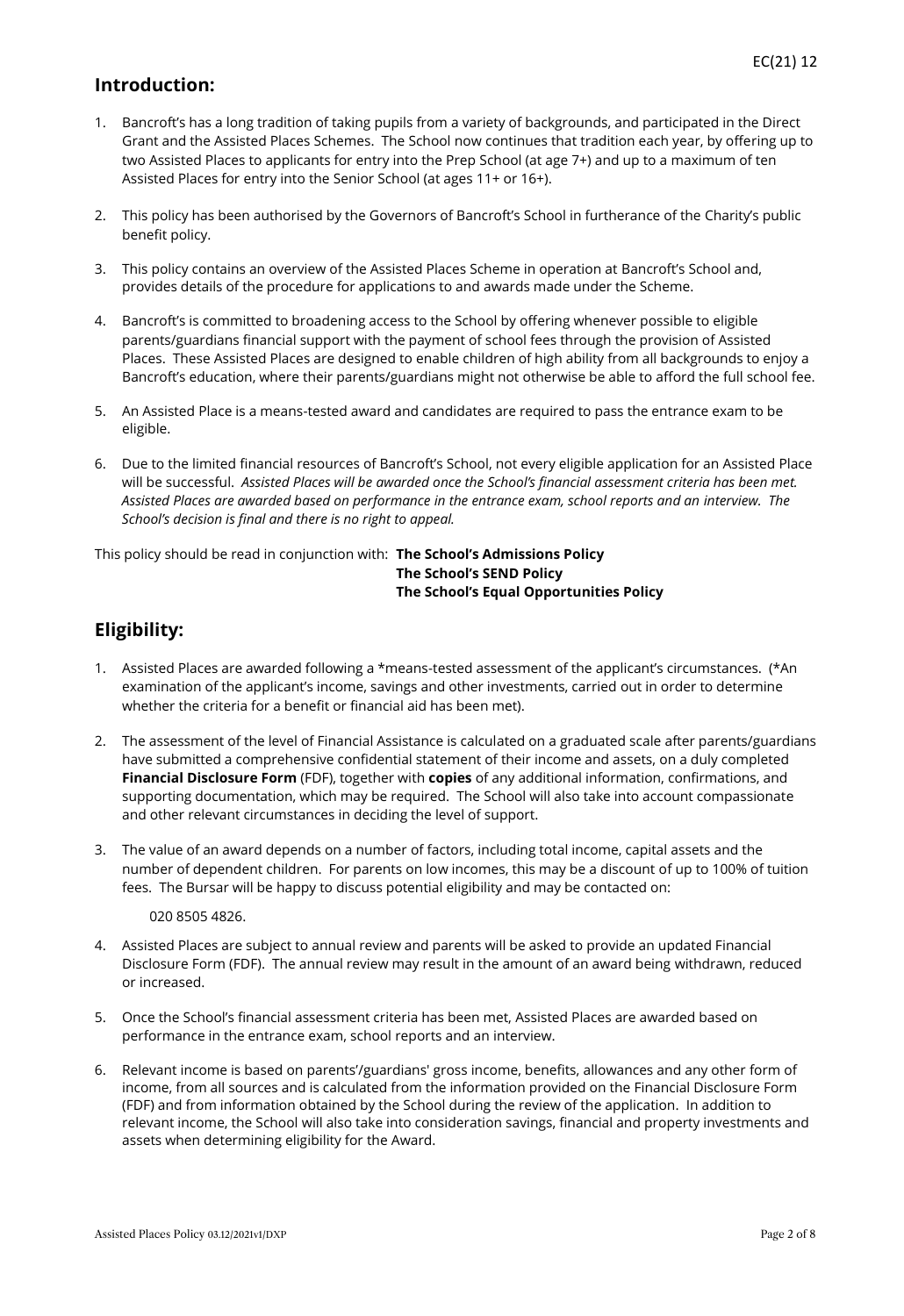- 7. It is recognised that judgements about what sacrifices a family should make to pay school fees will be personal. However, the School has a duty to ensure that its limited charitable resources are directed towards the most deserving cases and for this reason an Assisted Place is not intended to support families that, with reasonable financial and personal sacrifices, could have otherwise afforded paying the full fee. Family finances with the following characteristics would not normally be considered eligible for an Assisted Place:
	- Opportunities to release capital. For example, significant capital savings, retained profits in a business and investments would be expected to be used for the payment of school fees, as would significant equity value in houses;
	- Proven ability to borrow, where families have been able to secure additional mortgages on buy-to-let properties;
	- The potential to improve the financial position or earning power of the family where there are two partners, both would be expected to be employed unless one is prevented from doing so through incapacity, the need to care for children under school age or other dependents;
	- In cases of separation, any significant contributions made by the absent parent;
	- Contributions to income costs and school fees by other, wider family members, any adults unrelated to the child or by outside sources;
	- Where fees are being paid to other schools or universities;
	- Other indicators of wealth, for example:
		- o Frequent or expensive holidays;
		- o New or luxury cars;
		- o Investment in significant home improvements;
		- o A second property/land holdings;
		- o Other luxury items.

## <span id="page-2-0"></span>**Terms of Assisted Place Provision:**

- 1. The School reserves the right to make or alter its overall Assisted Place scheme from time to time in the light of its changing financial or other circumstances.
- 2. Any terms on which an Assisted Place is made to an individual will be set out as part of the offer of a place and will generally continue for the child's duration at the School subject to annual review (see below). In the case of children who are awarded an Assisted place at 7+ support from an Assisted Place will only cover the time during which the child attends Bancroft's Preparatory School.
- 3. Assisted Place awards are reviewed annually (see below) to take account of changes in parental circumstances.
- 4. The Head's decision is final in awarding an Assisted Place. The Bursar's decision is final in determining eligibility for the scheme and in assessing fees payable.
- 5. Free school lunches are provided to all pupils at Bancroft's School.
- 6. Assisted Place candidates will also receive financial assistance with additional expenses such as uniform and public exam fees. This will consist of the following:
	- A £300 annual uniform grant is provided.
	- A £200 one-off grant for a suitable laptop/device is provided.
	- All public exam fees are paid for by the School.

## **Confidentiality:**

The School respects the confidentiality of Assisted Place awards to families and recipients are expected to do likewise.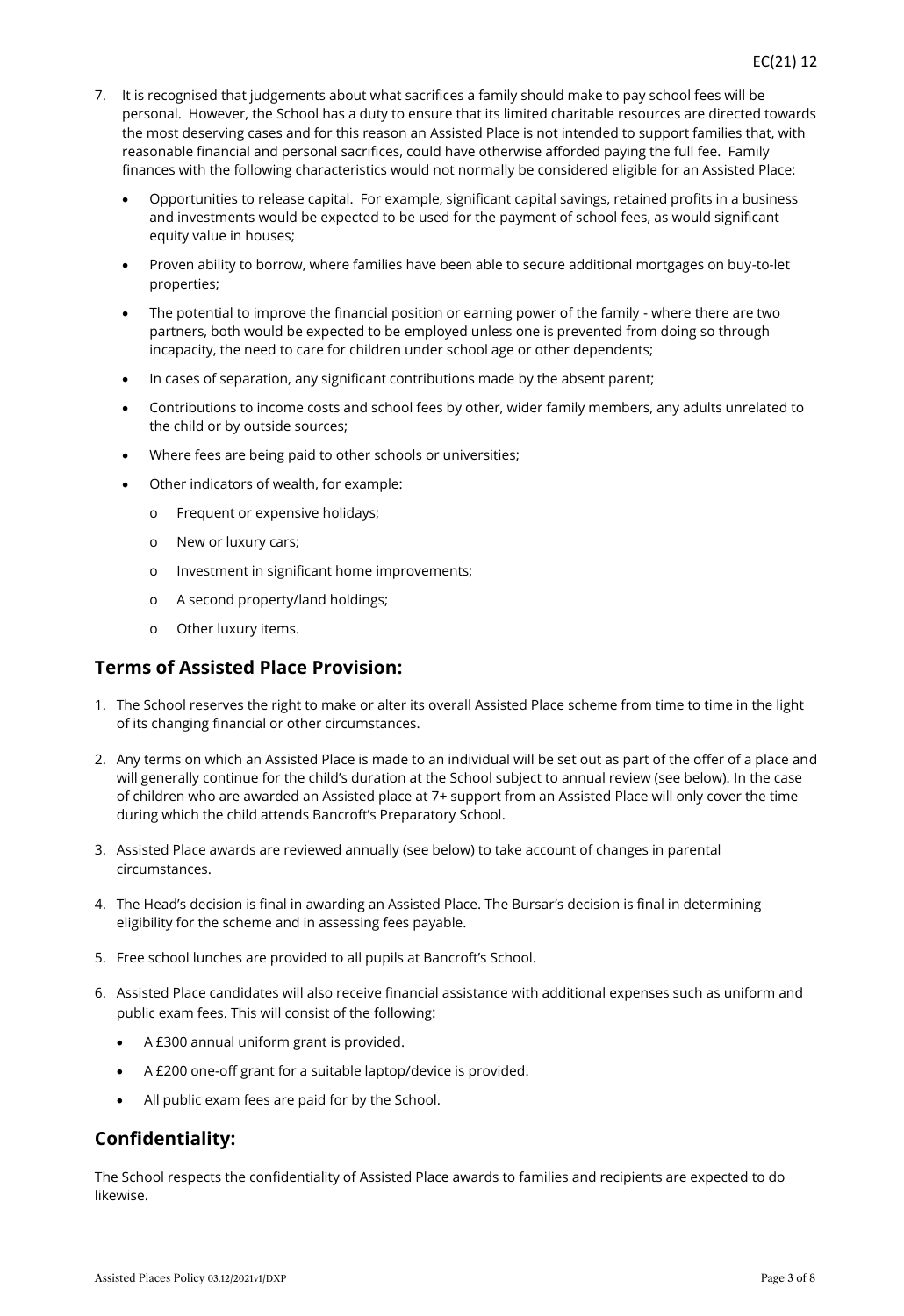## <span id="page-3-0"></span>**Applications:**

Applications for financial support fall into two categories: new applicants and existing awards which are reassessed on an annual basis.

#### **New applicants:**

Means-tested Assisted Places are only available for new applicants at 7+, 11+ and 16+ at the School, all awards are conditional on:

- Full disclosure of information requested within the timescales given. A considerable amount of personal information will be required as well as documentary evidence (this may include pay slips, P60, HMRC self-assessment documents, pension income proof, share dividend vouchers and bank interest, bank statements, proof of residence including council tax bills etc.);
- The School satisfying itself that the information given is accurate. The School may seek objective thirdparty confirmation of a family's financial circumstances (including from a credit reference agency);
- A home visit from the School or its agents if the School deems this appropriate.

The School will not proceed with an application from anyone giving misleading, inaccurate or incomplete information.

### <span id="page-3-1"></span>**Existing Awards - Annual reassessment:**

- 1. Once awarded, the Assisted Place normally applies for the duration of a pupil's school career. However, as a condition of the Award, parents/guardians of Assisted Place award holders will be required each year to complete a Financial Disclosure Form (FDF) for return by the date indicated together with all supporting documents, as requested. The same conditions apply as above. Continuation of the Assisted Place is conditional upon:
	- Full disclosure of information requested within the timescales given;
	- The School satisfying itself that the information given is accurate. The School may seek objective thirdparty confirmation of a family's financial circumstances (including from a credit reference agency);
	- A home visit from the School or its agents if the School deems this appropriate.
- 2. The School reserves the right to withdraw an Assisted Place from anyone giving misleading, inaccurate or incomplete information and in such instances the School may require parents/guardians to pay the School the value of all fee remissions and financial assistance previously provided under the scheme.
- 3. In addition, the Head also has the discretion to recommend the withdrawal of an award where a pupil's academic progress, attitude or behaviour has been unsatisfactory.

#### **The Application Process:**

If an applicant wishes to apply for an Assisted Place the following steps need to be followed:

#### Step 1:

Applicants will be required to complete an Initial Assessment of Income Form (IAIF) via our School website. This seeks outline financial information and no supporting financial documentation is required at this stage. The deadline for the completion of this form is 2 weeks prior to the registration deadline and must be adhered to.

#### Step 2:

Applicants who have met the financial criteria will be asked to register via our website and the registration fee will be reduced for these applicants. Applicants who have not met the financial criteria at this stage will have the opportunity to apply for a full fee-paying place and will be required to register and pay the full registration fee for their child's application to proceed.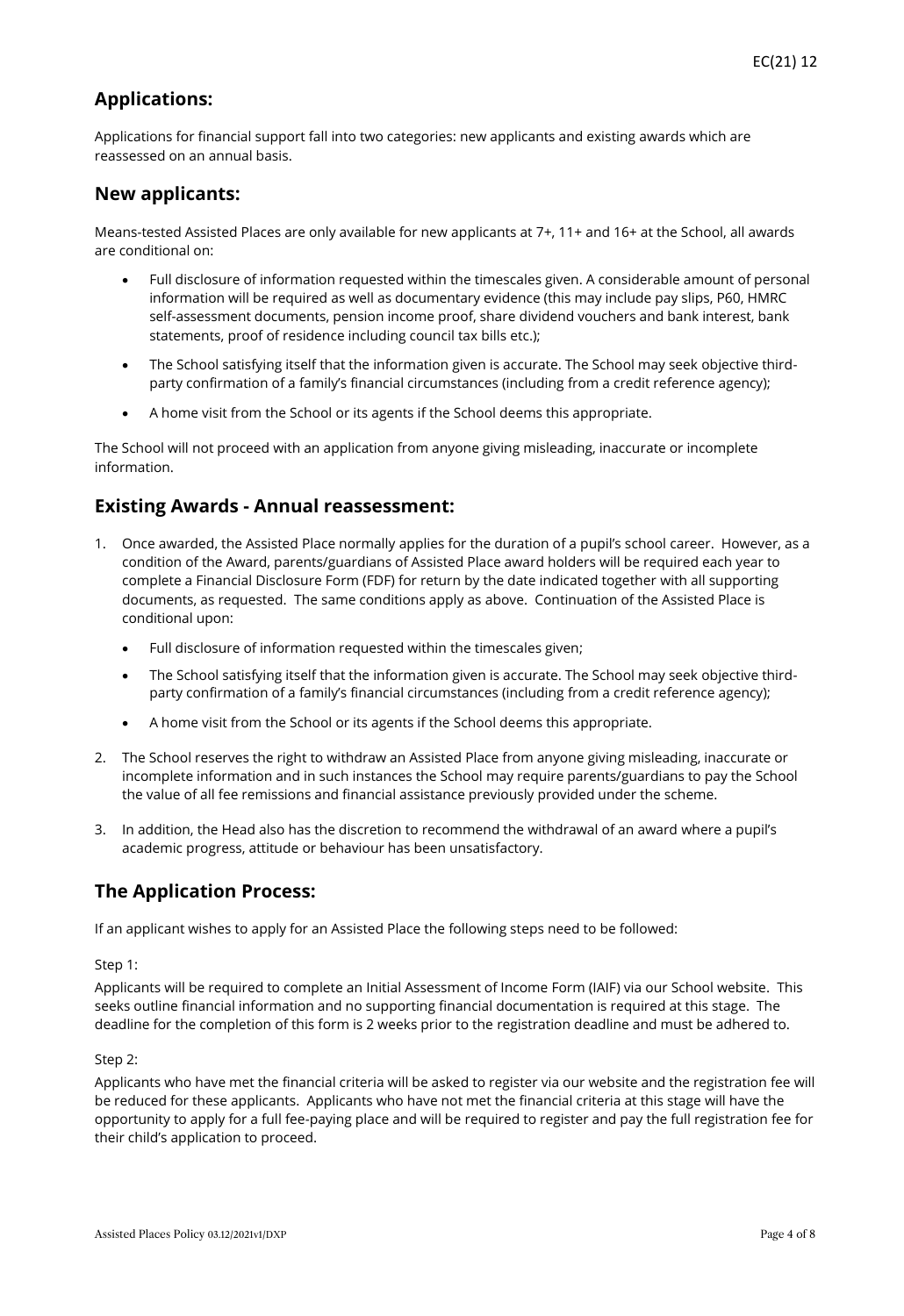#### Step 3:

After registration, which must be completed by the publicised deadline, parents/Guardians will be asked to complete a more detailed Statement of Financial Circumstances on a Financial Disclosure Form (FDF) for the tax year then current. At this stage copies of documents are required to support the application.

#### Step 4:

If the applicant is successful in their financial application, entrance exam and are offered an Assisted Place at the School, the Award will be subject to an annual means-test review. Parents of Assisted Place award holders will not be required to pay the £1000 deposit when submitting the Acceptance Form but a reduced deposit of £100.

Forms and copies of supporting documents should always be returned by the due dates given as delayed Assisted Place applications cannot be processed, and applicants may then potentially forfeit an Assisted Place. Applications for Assisted Places at the School are highly competitive.

In line with GDP regulations, copies of supporting documents for candidates not considered and candidates that have not accepted their offer are destroyed as confidential waste, once the admissions process has concluded.

This policy will be held on the School's website.

### **Assisted place: Conditions of Award:**

- 1. **Grant of the Award:** An award is granted at the sole discretion of Bancroft's School (the **School**). The School's decision is final and there is no right to appeal.
- 2. **Obligations of the Pupil:** The Pupil who is the subject of an award is required to work hard, to contribute positively to the life of the School, to be a credit to the School and to set a good example to other pupils. The Pupil must adhere to the School's required standards of conduct and progress. These are the **Purposes of the Award**.
- 3. **Obligations of the Parents/Guardians:** The Parents/Guardians are required to:
	- 3.1 support and encourage the Pupil to achieve the Purposes of the Award; and
	- 3.2 treat members of the School community reasonably and to uphold the aims and the good name of the School; and
	- 3.3 comply with the School's *Terms and Conditions*.
- 4. **Assisted Places:** All Assisted Places are means tested awards and will be subject to annual review and the Parents/Guardians shall each year be required to complete a Financial Disclosure Form (FDF). After any annual review, the School reserves the right to vary the value of the Award or withdraw it with immediate effect and will confirm the new value of the Award in writing to the Parents.
- <span id="page-4-0"></span>5. **Continuation of the Award:** Continuation of the Award is dependent upon the following conditions being fulfilled:
	- 5.1 in the case of a means tested award, the Parents/Guardians satisfying the School's financial requirements each year;
	- 5.2 in respect of all awards:
		- 5.2.1 the financial resources allocated by the School to support the Award being sufficient to maintain the Award; and
		- 5.2.2 it being in the financial interests of the School to maintain the Award; and
		- 5.2.3 the Pupil complying with the obligations set out in clause 2 above. (Please also see clause 7.2.1 below.)
- 6. **Confidentiality:** The value and terms and conditions of the Award shall remain confidential to the Parents/Guardians and the Pupil and the School.